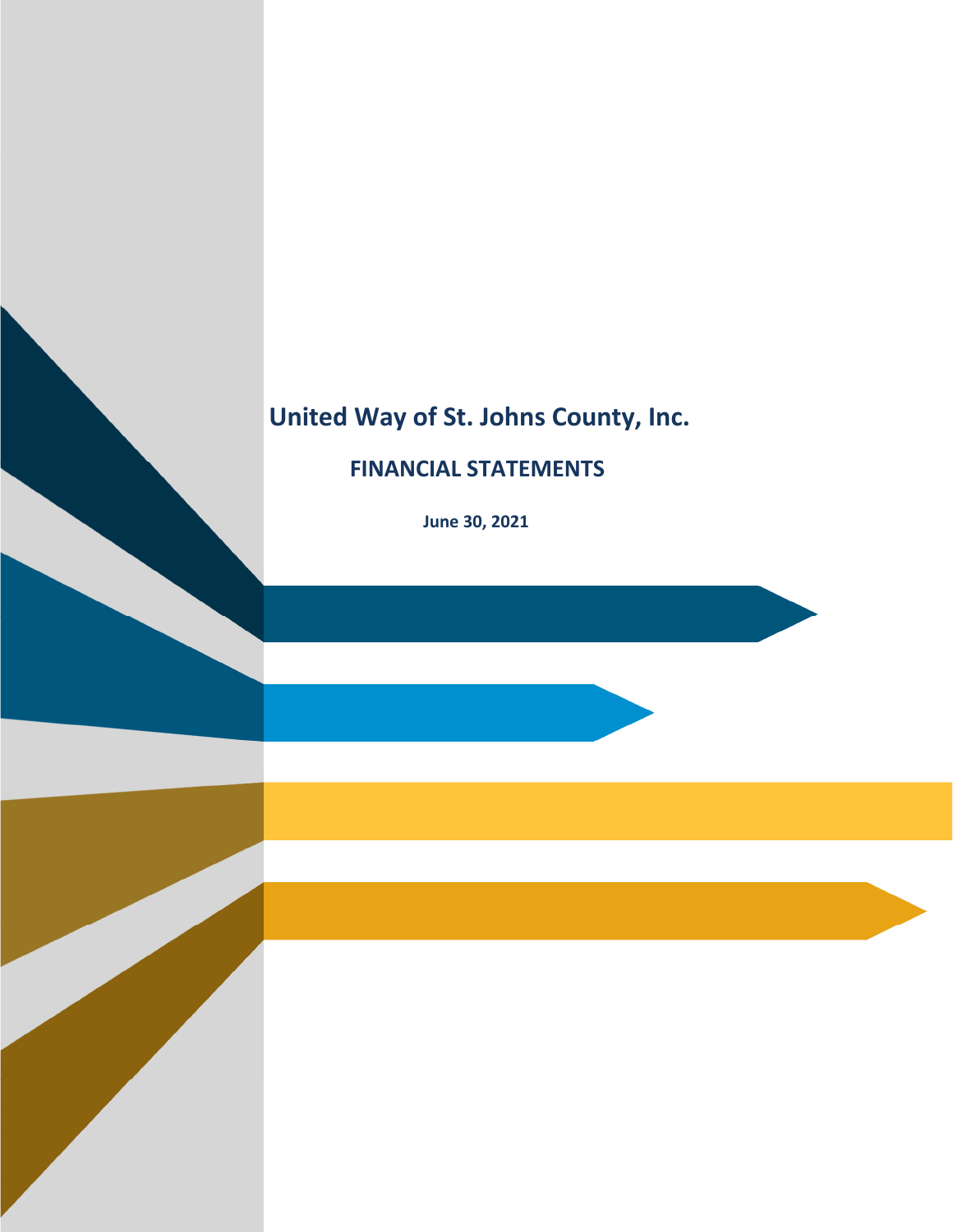

| <b>REPORT</b>                           |   |
|-----------------------------------------|---|
| Independent Auditors' Report            | 1 |
| <b>FINANCIAL STATEMENTS</b>             |   |
| <b>Statement of Financial Position</b>  | 3 |
| <b>Statement of Activities</b>          | 4 |
| <b>Statement of Functional Expenses</b> | 5 |
| <b>Statement of Cash Flows</b>          | 6 |
| <b>Notes to Financial Statements</b>    | 7 |
| Management Representation Letter        |   |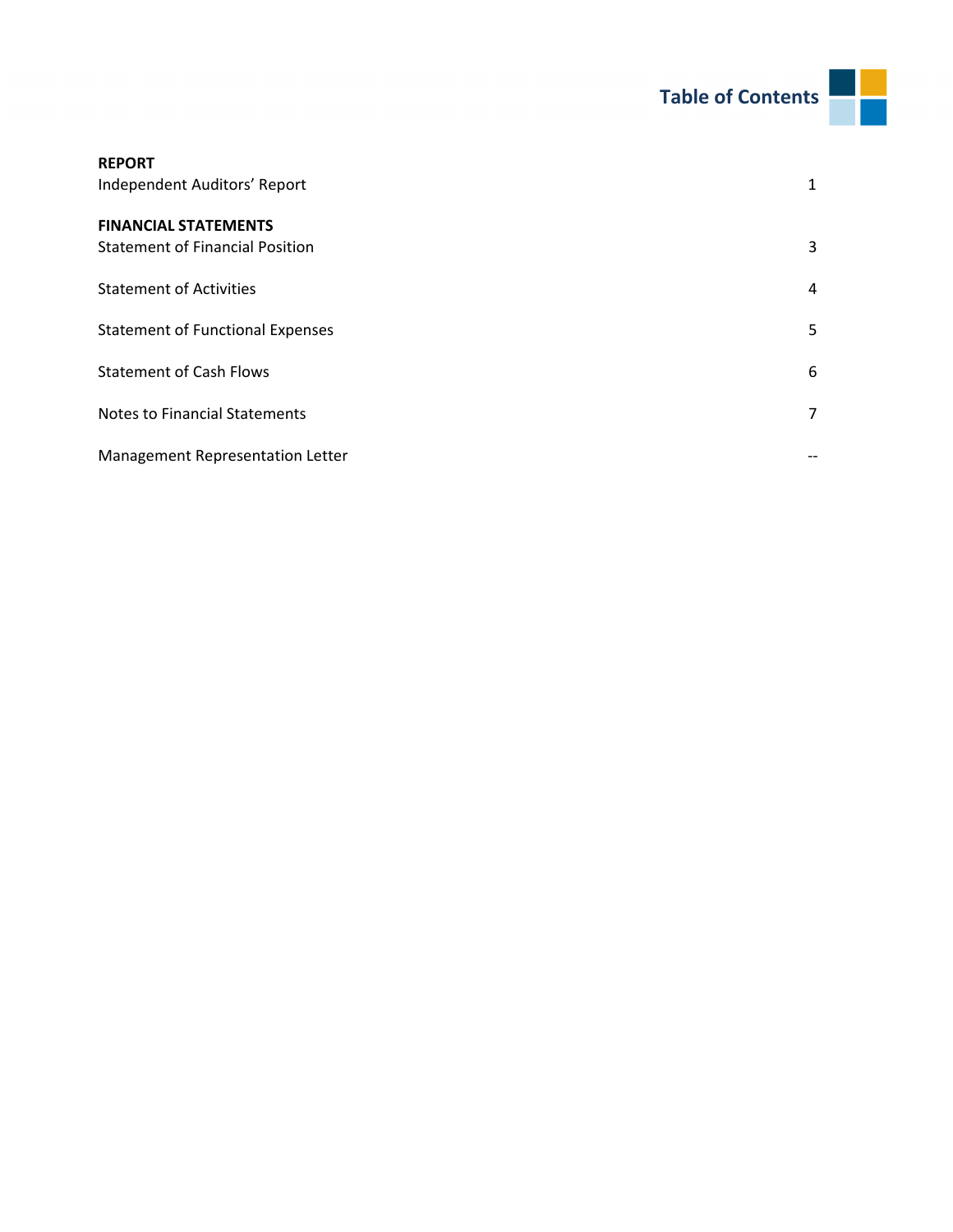

Carr, Riggs & Ingram, LLC 7411 Fullerton Street Suite 300 Jacksonville, FL 32256

904.356.6023 904.353.5836 (fax) CRIcpa.com

#### **INDEPENDENT AUDITORS' REPORT**

To the Board of Directors of United Way of St. Johns County, Inc.

#### **Opinion**

We have audited the accompanying financial statements of United Way of St. Johns County, Inc. (a nonprofit organization), which comprise the statement of financial position as of June 30, 2021, and the related statements of activities, functional expenses and cash flows for the year then ended, and the related notes to the financial statements.

In our opinion, the financial statements referred to above present fairly, in all material respects, the financial position of United Way of St. Johns County, Inc. as of June 30, 2021, and the changes in its net assets and its cash flows for the year then ended in accordance with accounting principles generally accepted in the United States of America.

#### **Basis for Opinion**

We conducted our audit in accordance with auditing standards generally accepted in the United States of America. Our responsibilities under those standards are further described in the Auditors' Responsibilities for the Audit of the Financial Statements section of our report. We are required to be independent of United Way of St. Johns County, Inc. and to meet our other ethical responsibilities in accordance with the relevant ethical requirements relating to our audit. We believe that the audit evidence we have obtained is sufficient and appropriate to provide a basis for our audit opinion.

#### **Responsibilities of Management for the Financial Statements**

Management is responsible for the preparation and fair presentation of the financial statements in accordance with accounting principles generally accepted in the United States of America, and for the design, implementation, and maintenance of internal control relevant to the preparation and fair presentation of financial statements that are free from material misstatement, whether due to fraud or error.

In preparing the financial statements, management is required to evaluate whether there are conditions or events, considered in the aggregate, that raise substantial doubt about United Way of St. Johns County, Inc.'s ability to continue as a going concern within one year after the date that the financial statements are available to be issued.

#### **Auditors' Responsibilities for the Audit of the Financial Statements**

Our objectives are to obtain reasonable assurance about whether the financial statements as a whole are free from material misstatement, whether due to fraud or error, and to issue an auditor's report that includes our opinion. Reasonable assurance is a high level of assurance but is not absolute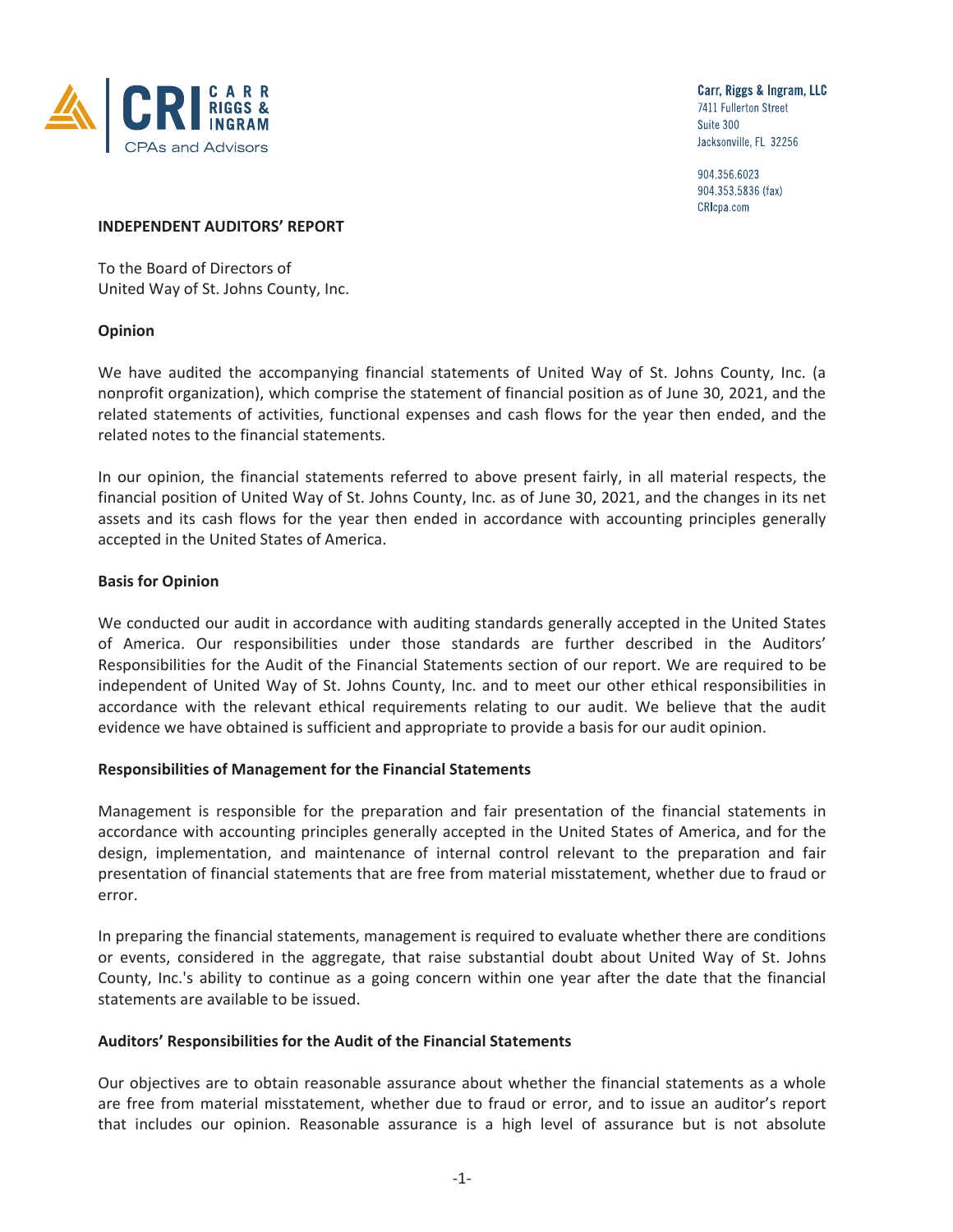assurance and therefore is not a guarantee that an audit conducted in accordance with generally accepted auditing standards will always detect a material misstatement when it exists. The risk of not detecting a material misstatement resulting from fraud is higher than for one resulting from error, as fraud may involve collusion, forgery, intentional omissions, misrepresentations, or the override of internal control. Misstatements, including omissions, are considered material if there is a substantial likelihood that, individually or in the aggregate, they would influence the judgment made by a reasonable user based on the financial statements.

In performing an audit in accordance with generally accepted auditing standards, we:

- Exercise professional judgment and maintain professional skepticism throughout the audit.
- Identify and assess the risks of material misstatement of the financial statements, whether due to fraud or error, and design and perform audit procedures responsive to those risks. Such procedures include examining, on a test basis, evidence regarding the amounts and disclosures in the financial statements.
- Obtain an understanding of internal control relevant to the audit in order to design audit procedures that are appropriate in the circumstances, but not for the purpose of expressing an opinion on the effectiveness of United Way of St. Johns County, Inc.'s internal control. Accordingly, no such opinion is expressed.
- Evaluate the appropriateness of accounting policies used and the reasonableness of significant accounting estimates made by management, as well as evaluate the overall presentation of the financial statements.
- Conclude whether, in our judgment, there are conditions or events, considered in the aggregate, that raise substantial doubt about United Way of St. Johns County, Inc.'s ability to continue as a going concern for a reasonable period of time.

We are required to communicate with those charged with governance regarding, among other matters, the planned scope and timing of the audit, significant audit findings, and certain internal control related matters that we identified during the audit.

Carry Riggs & Ingram, L.L.C.

Jacksonville, Florida November 2, 2021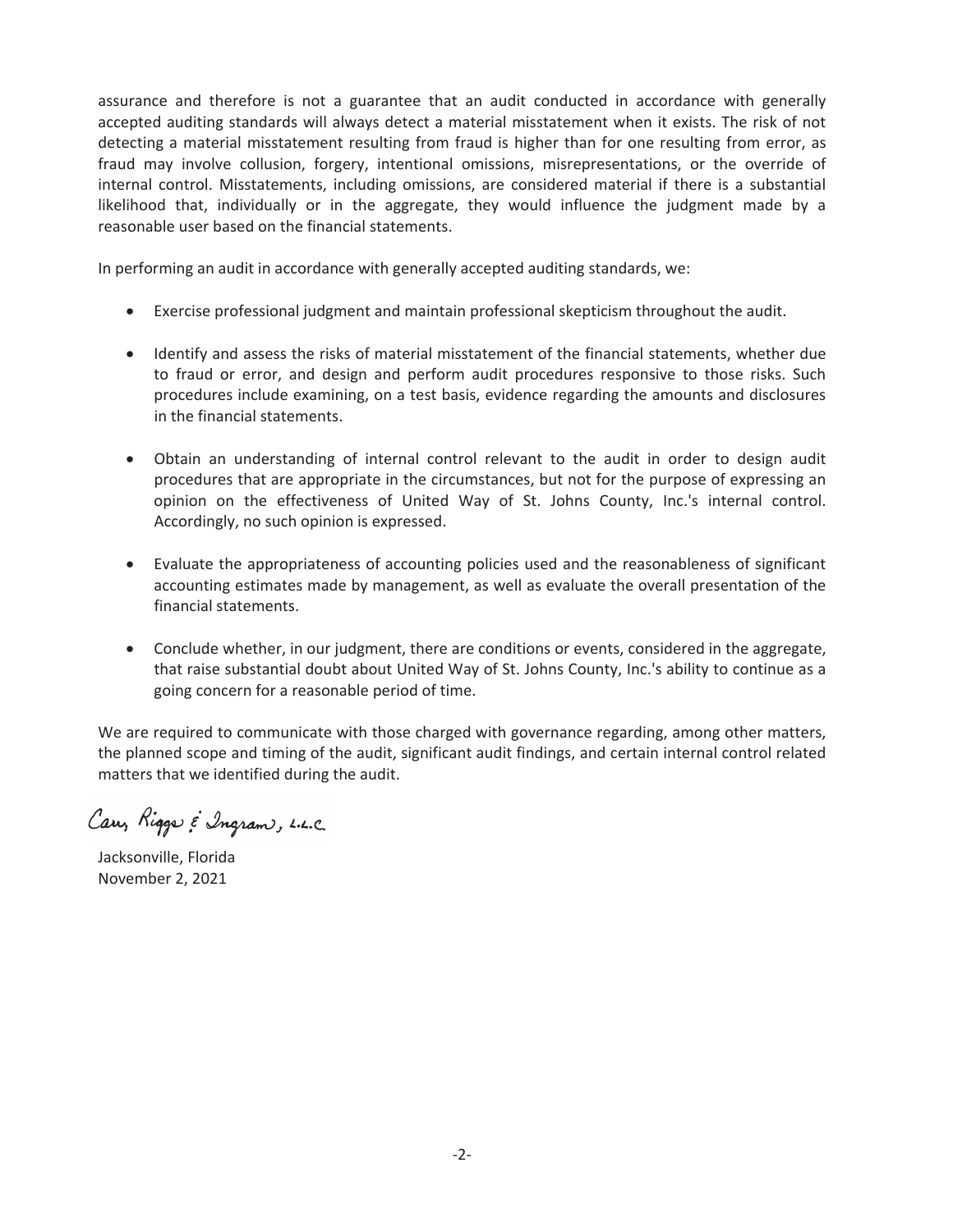# **United Way of St. Johns County, Inc. Statement of Financial Position**

| June 30, 2021                                                           |    |           |
|-------------------------------------------------------------------------|----|-----------|
| <b>Assets</b>                                                           |    |           |
| Cash                                                                    | \$ | 1,436,156 |
| Restricted cash - custodial account                                     |    | 9,027     |
| Investments                                                             |    | 256,646   |
| Accounts receivable                                                     |    | 14,000    |
| Campaign pledges receivable, net of allowance for uncollectible pledges |    | 309,334   |
| Other assets                                                            |    | 16,291    |
| Property, plant and equipment, net                                      |    | 150,761   |
|                                                                         |    |           |
| Total assets                                                            | s  | 2,192,215 |
| <b>Liabilities and Net Assets</b>                                       |    |           |
| Liabilities                                                             |    |           |
| Accounts payable and accrued expenses                                   | \$ | 47,604    |
| Community impact payable                                                |    | 625,000   |
| Unearned revenue                                                        |    | 4,500     |
| Designations payable                                                    |    | 3,291     |
| Custodial account                                                       |    | 9,027     |
|                                                                         |    |           |
| <b>Total liabilities</b>                                                |    | 689,422   |
| Net assets                                                              |    |           |
| Without donor restrictions                                              |    | 1,265,819 |
| With donor restrictions                                                 |    | 236,974   |
|                                                                         |    |           |
| Total net assets                                                        |    | 1,502,793 |
|                                                                         |    |           |
| Total liabilities and net assets                                        | Ś  | 2,192,215 |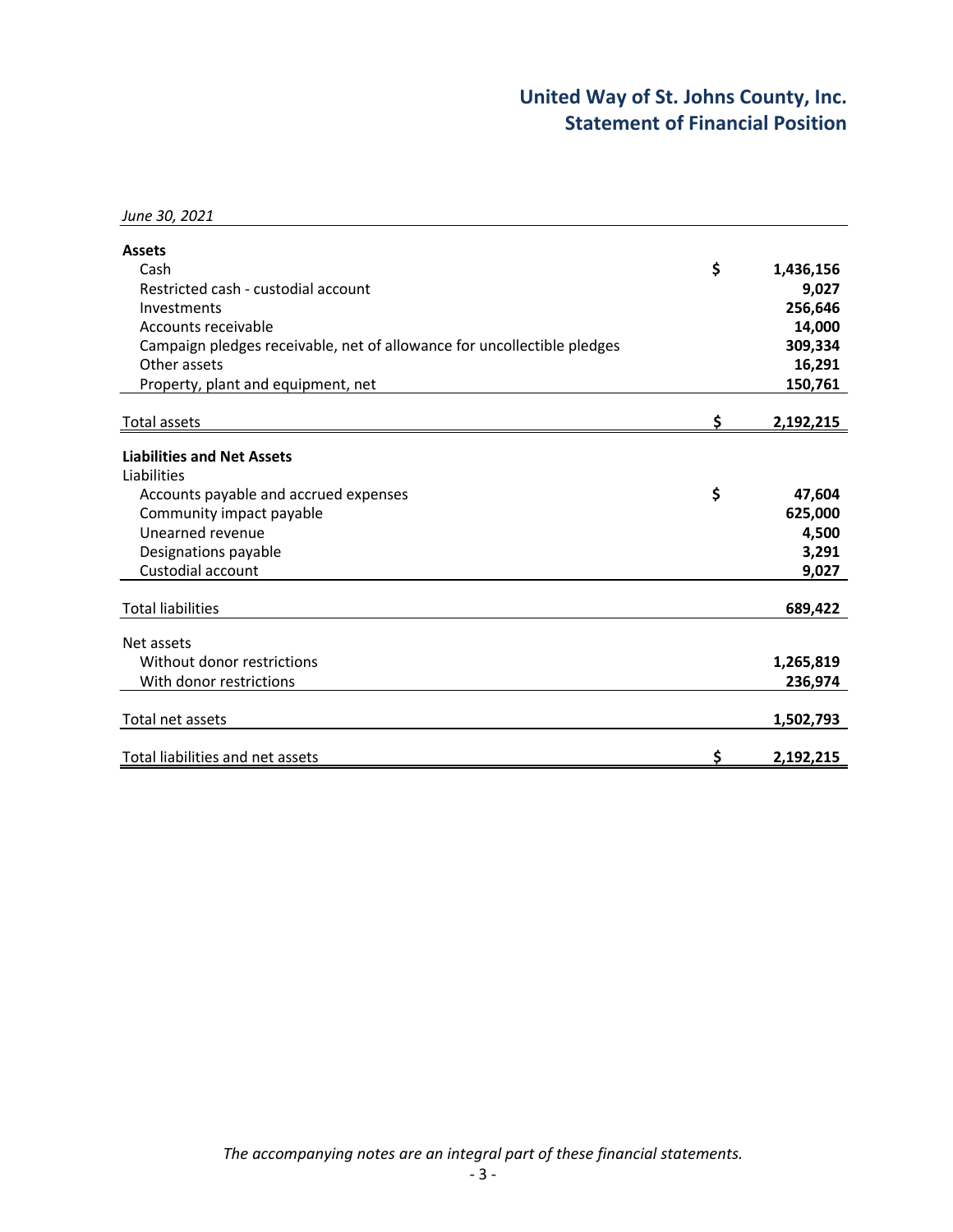# **United Way of St. Johns County, Inc. Statement of Activities**

| For the year ended June 30, 2021                     | <b>Without Donor</b><br><b>Restrictions</b> |    | <b>With Donor</b><br><b>Restrictions</b> |    | <b>Total</b> |  |
|------------------------------------------------------|---------------------------------------------|----|------------------------------------------|----|--------------|--|
| <b>Revenue and Other Support</b>                     |                                             |    |                                          |    |              |  |
| Campaign revenue                                     | \$<br>1,344,401                             | \$ | 71,879                                   | \$ | 1,416,280    |  |
| Less, donor designations                             | (107, 142)                                  |    |                                          |    | (107, 142)   |  |
| Less, provision for uncollectible receivables        | (3,749)                                     |    |                                          |    | (3,749)      |  |
| <b>Fundraising revenue</b>                           | 85,031                                      |    |                                          |    | 85,031       |  |
| Grants                                               | 33,672                                      |    | 15,920                                   |    | 49,592       |  |
| Investment income, net                               | 50,043                                      |    |                                          |    | 50,043       |  |
| In-kind contributions                                | 30,276                                      |    |                                          |    | 30,276       |  |
| Administrative fees                                  |                                             |    |                                          |    | 110,257      |  |
|                                                      | 110,257                                     |    |                                          |    |              |  |
| Other income                                         | 43,722                                      |    |                                          |    | 43,722       |  |
| Net assets released from restrictions                | 29,319                                      |    | (29, 319)                                |    |              |  |
| Total revenues and other support                     | 1,615,830                                   |    | 58,480                                   |    | 1,674,310    |  |
| <b>Expenses</b><br>Program services                  |                                             |    |                                          |    |              |  |
| Community Impact                                     | 1,225,124                                   |    |                                          |    | 1,225,124    |  |
| Less, donor designations                             | (107, 142)                                  |    |                                          |    | (107, 142)   |  |
| Total program services                               | 1,117,982                                   |    |                                          |    | 1,117,982    |  |
| <b>Supporting services</b><br>Management and general | 267,461                                     |    |                                          |    | 267,461      |  |
| <b>Fundraising expenses</b>                          | 234,845                                     |    |                                          |    | 234,845      |  |
| Total supporting services                            | 502,306                                     |    |                                          |    | 502,306      |  |
| <b>Total expenses</b>                                | 1,620,288                                   |    |                                          |    | 1,620,288    |  |
| Change in net assets                                 | (4, 458)                                    |    | 58,480                                   |    | 54,022       |  |
| Net assets at beginning of year                      | 1,270,277                                   |    | 178,494                                  |    | 1,448,771    |  |
| Net assets at end of year                            | \$<br>1,265,819                             | \$ | 236,974                                  | \$ | 1,502,793    |  |

*The accompanying notes are an integral part of these financial statements.*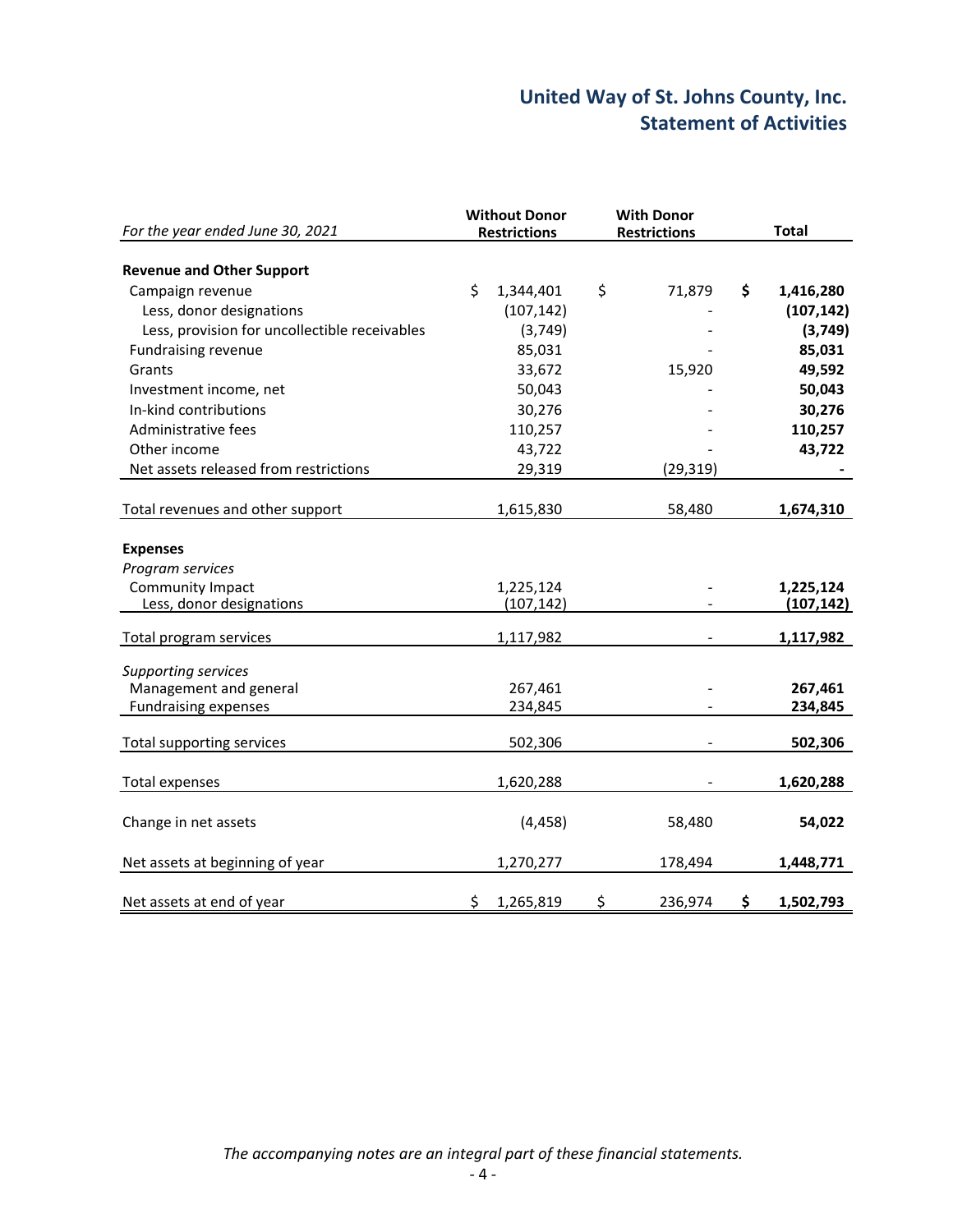# **United Way of St. Johns County, Inc. Statement of Functional Expenses**

*For the year ended June 30, 2021*

|                                  | Program Services |    | <b>Supporting Services</b> |             |           |
|----------------------------------|------------------|----|----------------------------|-------------|-----------|
|                                  | Program          |    | Management                 |             |           |
|                                  | Services         |    | and General                | Fundraising | Total     |
|                                  |                  | Ŝ. |                            | \$          | \$        |
| Allocations, net of designations | \$<br>967,946    |    |                            |             | 967,946   |
| Personnel expense                | 94,380           |    | 168,243                    | 147,725     | 410,348   |
| Professional fees                | 6,353            |    | 11,325                     | 9,943       | 27,621    |
| Depreciation                     | 3,315            |    | 5,909                      | 5,187       | 14,411    |
| <b>Utilities</b>                 | 3,125            |    | 5,571                      | 4,891       | 13,587    |
| Meeting & travel                 | 8,500            |    | 15,152                     | 13,304      | 36,956    |
| Maintenance & repairs            | 1,855            |    | 3,307                      | 2,904       | 8,066     |
| Rental expense                   | 4,175            |    | 7,443                      | 6,536       | 18,154    |
| Advertising & marketing          | 3,302            |    | 5,886                      | 5,168       | 14,356    |
| Postage                          | 2,080            |    | 3,708                      | 3,255       | 9,043     |
| Printing                         | 489              |    | 872                        | 767         | 2,128     |
| Office expense                   | 735              |    | 1,310                      | 1,150       | 3,195     |
| <b>Bank fees</b>                 | 719              |    | 1,282                      | 1,125       | 3,126     |
| Miscellaneous expense            | 310              |    | 556                        | 489         | 1,355     |
| Insurance                        | 4,103            |    | 7,314                      | 6,423       | 17,840    |
| Online processing fees           | 1,944            |    | 3,465                      | 3,043       | 8,452     |
| Membership & dues                | 7,688            |    | 13,705                     | 12,035      | 33,428    |
| In-kind services                 | 6,963            |    | 12,413                     | 10,900      | 30,276    |
|                                  |                  |    |                            |             |           |
| Total                            | 1,117,982        |    | 267,461                    | 234,845     | 1,620,288 |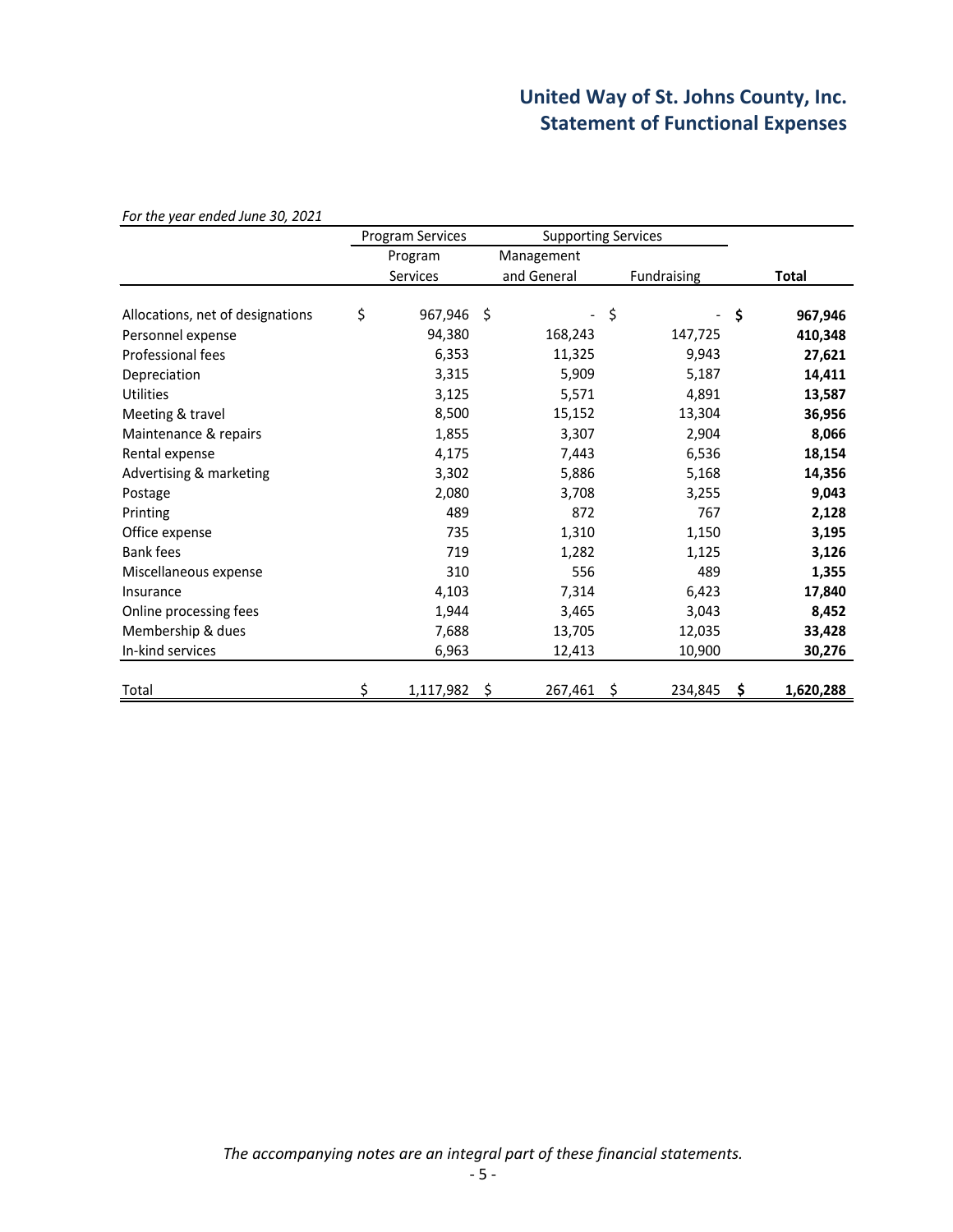# **United Way of St. Johns County, Inc. Statement of Cash Flows**

| For the year ended June 30, 2021 |
|----------------------------------|
|----------------------------------|

| <b>Operating Activities</b>                               |                 |
|-----------------------------------------------------------|-----------------|
| Change in net assets                                      | \$<br>54,022    |
| Adjustments to reconcile change in net assets to net cash |                 |
| provided by (used in) operating activities                |                 |
| Depreciation                                              | 14,411          |
| Uncollectible receivables                                 | 3,749           |
| Unrealized and realized loss (gain) on investments        | (44, 057)       |
| Changes in operating assets and liabilities               |                 |
| Accounts receivable                                       | (6, 231)        |
| Campaign pledges receivable                               | (31, 267)       |
| Other assets                                              | (2, 156)        |
| Accounts payable and accrued expenses                     | 265             |
| Community impact payable                                  | 325,000         |
| Deferred services to client                               | (14, 170)       |
| Designations payable                                      | (27, 321)       |
| Custodial account                                         | (25)            |
| Net cash provided by (used in) operating activities       | 272,220         |
| <b>Investing Activities</b>                               |                 |
| Purchase of investments                                   | (2, 135)        |
| Purchases of property and equipment                       | (2, 913)        |
| Net cash provided by (used in) investing activities       | (5,048)         |
| Net change in cash and restricted cash                    | 267,172         |
| Cash and restricted cash at beginning of year             | 1,178,011       |
| Cash and restricted cash at end of year                   | \$1,445,183     |
| <b>Schedule of Certain Cash Flow Information</b>          |                 |
| Cash and cash equivalents                                 | \$<br>1,436,156 |
| Restricted cash                                           | 9,027           |
| Total cash and restricted cash                            | \$1,445,183     |

*The accompanying notes are an integral part of these financial statements.*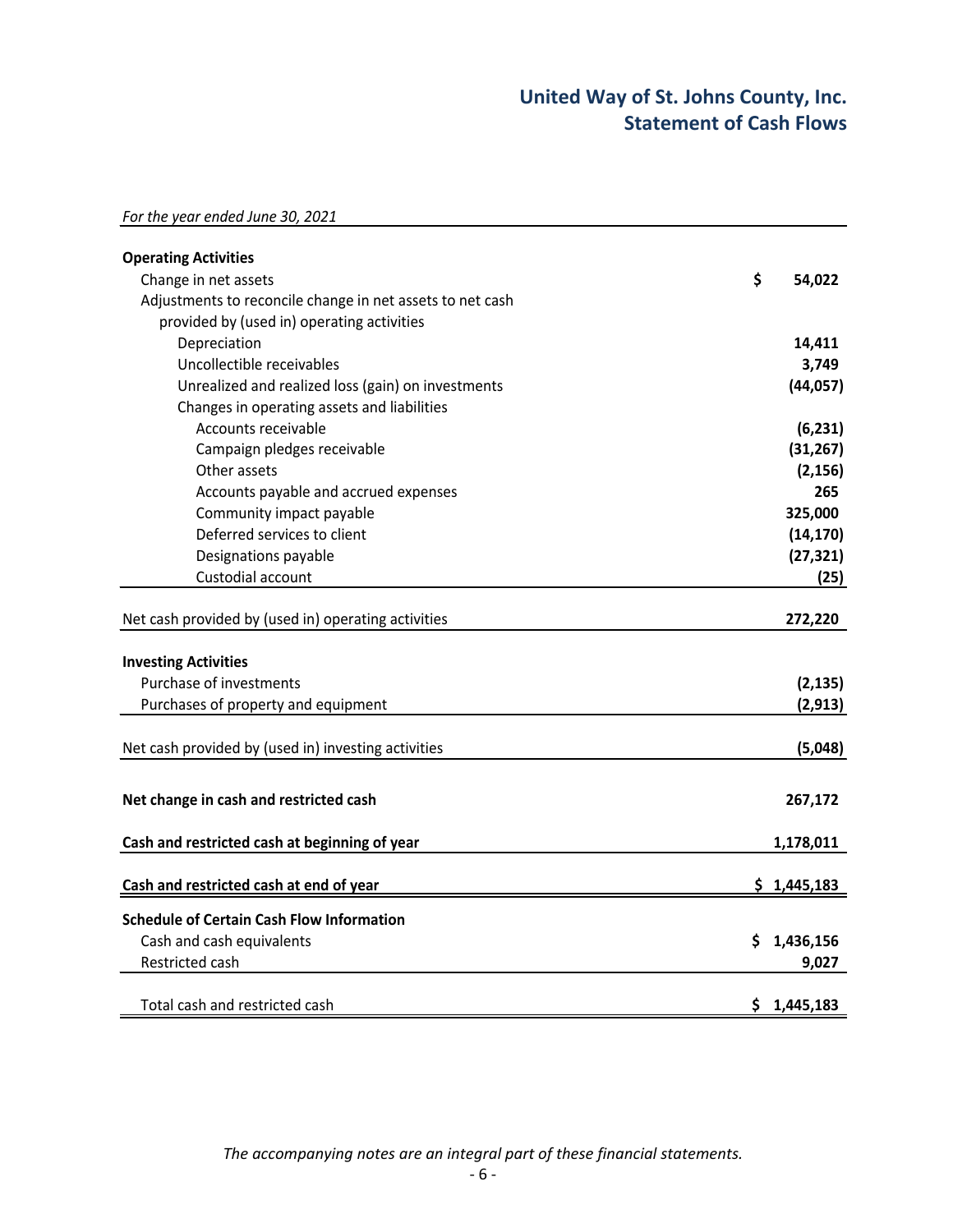#### **Note 1 - ORGANIZATION**

United Way of St. Johns County, Inc. (the "Organization") is a not-for-profit corporation founded in 1957 in St. Johns County, Florida.

The mission of the Organization is "To positively impact lives in St. Johns and Putnam Counties" with a vision to inspire and lead the community in a united effort by providing transformative health, education and financial stability for all generations by collaborating with donors, partners and volunteers. United Way of St. Johns County fights for the education, health and financial stability for every person by focusing on the things that everyone needs for a good life: a quality education that leads to a stable job, enough income to support a family through retirement and good health.

United Way of St. Johns County brings together agencies, businesses, organizations, faith-based groups, government and individuals to focus on the community problems that matter most working with partners that share the same vision and have the energy, passion, expertise and resources to get the work done. The Organization strategically invests in quality programs, building partnerships, advocating for better policies, engaging our community and leveraging resources.

#### **Note 2ͲSUMMARY OF SIGNIFICANT ACCOUNTINGPOLICIES**

#### *Basis of Accounting*

The financial statements have been prepared on the accrual basis of accounting in accordance with accounting principles generally accepted in the United States of America, and accordingly, reflect all significant receivables, payables and other liabilities of the Organization.

#### *Use of Estimates*

The preparation of U.S. GAAP financial statements requires management to make estimates and assumptions that affect the reported amounts of assets and liabilities and changes therein, and disclosure of contingent assets and liabilities at the date of the financial statements and the reported amounts of revenue and expenses during the reporting period. Actual results could differ from those estimates.

#### *Cash and Cash Equivalents*

Cash and cash equivalents includes all cash balances and highly liquid investments with an original maturity of 90 days or less.

#### *Restricted CashͲcustodial account*

The Organization has an agreement with St. Johns and Putnam County Long-Term Recovery Organization, in which the Organization acts as the fiscal agent and disburses funds as instructed under the agreement.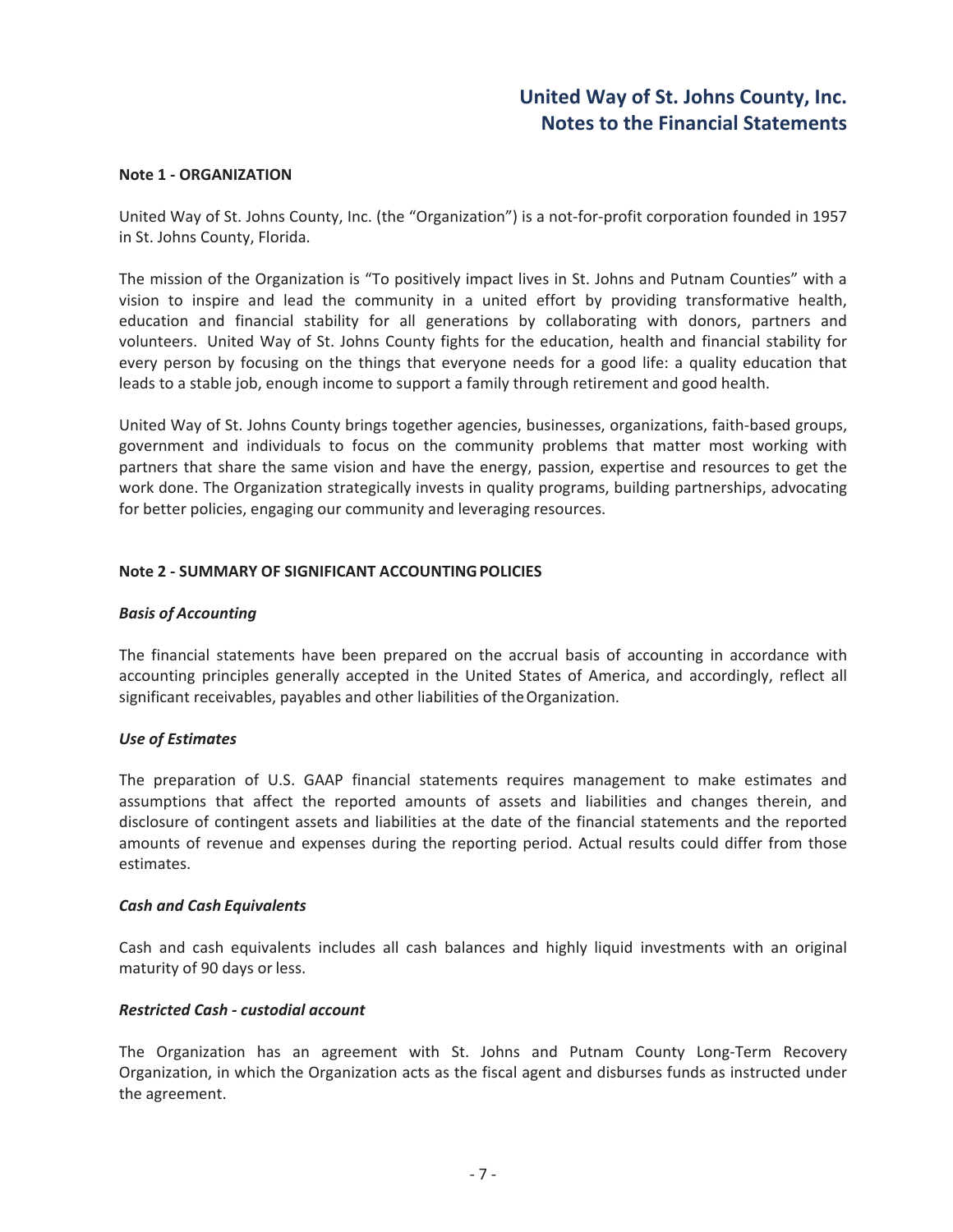#### **Note 2ͲSUMMARY OF SIGNIFICANT ACCOUNTINGPOLICIES (Continued)**

#### *Pledges Receivable and Allowance for UncollectibleAccounts*

Unconditional promises to give are recorded as pledges receivable and contribution revenue when the promise is made. Contributions to be received after one year are discounted at an appropriate discount rate commensurate with the risks involved. Amortization of a discount is recorded as additional contribution revenue in accordance with donor-imposed restrictions, if any, on the contributions. Pledges receivable and related contributions are initially recorded at their net realizable value based on amounts expected to be collected from donors. This valuation reflects net pledge balances at a level which, in the judgment of management, is adequate to meet the present and potential risks of uncollectibility of the pledges receivable. Management's judgment is based on a variety of factors, which include experience related to charge offs and recoveries, previous collection history and scrutiny of individual accounts. Specific accounts are written off once they are determined no longer collectible. For the annual campaign, any remaining uncollectible pledge balances are written off after twoyears.

#### *Investments*

Investments are reported at fair value. Investment income or loss (including gains and losses on investments and interest and dividends) is accounted for as a change in net assets without donor restrictions, unless previously restricted by donor specifications or law. Realized gains and losses on disposition of investments are determined by comparison to specific cost of acquisition to proceeds at the time of disposal. Unrealized gains and losses are calculated by comparing cost to market values at the statement of financial position date, and are reported as a change in the appropriate net assets class dependent on restrictions, if any.

#### *Property and Equipment*

All acquisitions of property and equipment in excess of \$500 and all expenditures for maintenance, renewals, and betterments that materially prolong the useful lives of assets are capitalized. Repairs and maintenance are expensed as incurred. Property and equipment are carried at cost or, if donated, at the approximate fair value at the date of donation. Depreciation is computed using the straight-line method.

#### *Net Assets*

The Organization reports information regarding its financial position and activities according to two classes of net assets that are based upon the existence or absence of restrictions on use that are placed by its donors: net assets without donor restrictions and net assets with donor restrictions.

Net assets without donor restrictions are resources available to support operations and not subject to donor restrictions. The only limits on the use of net assets without donor restrictions are the broad limits resulting from the nature of the Organization, the environment in which it operates, the purposes specified in it corporate documents and its application for tax-exempt status, and any limits resulting from contractual agreements with creditors and others that are entered into in the course of its operations. The governing board has designated, from net assets without donor restrictions, net assets for an operating reserve and capital assets reserve.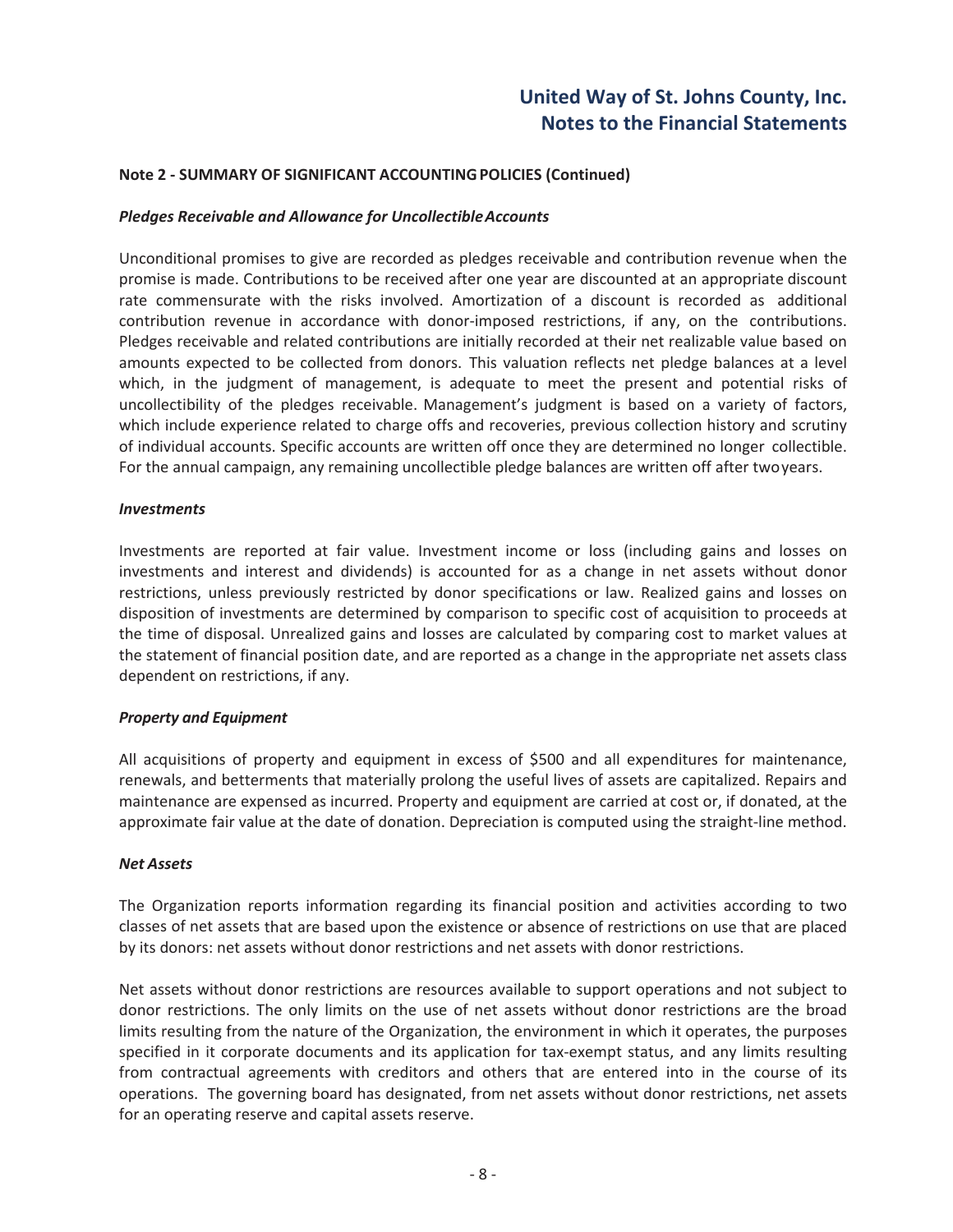#### **Note 2ͲSUMMARY OF SIGNIFICANT ACCOUNTINGPOLICIES (Continued)**

Net assets with donor restrictions are resources that are subject to donor-imposed restrictions. Some restrictions are temporary in nature, such as those that are restricted by a donor for use for a particular purpose or in a particular future period. Other restrictions may be perpetual in nature; such as those that are restricted by a donor that the resources be maintained in perpetuity.

When a donor's restriction is satisfied, either by using the resources in the manner specified by the donor or by the passage of time, the expiration of the restriction is reported in the financial statements by reclassifying the net assets from net assets with donor restrictions to net assets without donor restrictions.

#### *Revenue Recognition*

#### Campaign Contributions and Pledges

Contributions received are recorded as net assets without donor restrictions or net assets with donor restrictions, depending on the existence and/or nature of donor restrictions. Contributions that are restricted by the donor are reported as increases in net assets without donor restrictions if the restrictions expire during the period in which the contributions are recognized. All other donorrestricted contributions are reported as increases in net assets with donor restrictions depending on the nature of the restrictions. Contributions that are required to be reported as net assets with donor restrictions are then reclassified to net assets without donor restrictions upon expiration of time restrictions or satisfaction of donor restrictions.

Campaign contributions, including unconditional promises to give ("pledges"), are recognized as revenue on the statement of activities in the period in which the promise is made. Conditional promises to give are not recognized until they become unconditional, that is, when the conditions on which they depend are substantially met.

The Organization conducts a campaign annually that features contributor choice. Contributors may give through the United Way funds in which experienced local volunteers, who are knowledgeable of local urgent needs and who review and monitor programs, decide which services of certified agencies will receive money as well as to what extent.

Donations of property and equipment and other assets are recorded as contributions at their estimated fair value at the date of donation. Such donations are reported as an increase in net assets without donor restrictions unless the donor has restricted the donated asset to a specific purpose. Assets donated with explicit restrictions regarding their use and contributions of cash that must be used to acquire property and equipment are reported as donor restricted contributions. Absent donor stipulations regarding how long those donated assets must be maintained, the Organization reports expirations of donor restrictions when the donated or acquired assets are placed in service as instructed by the donor. The Organization reclassifies net assets with donor restrictions to net assets without donor restrictions at thattime.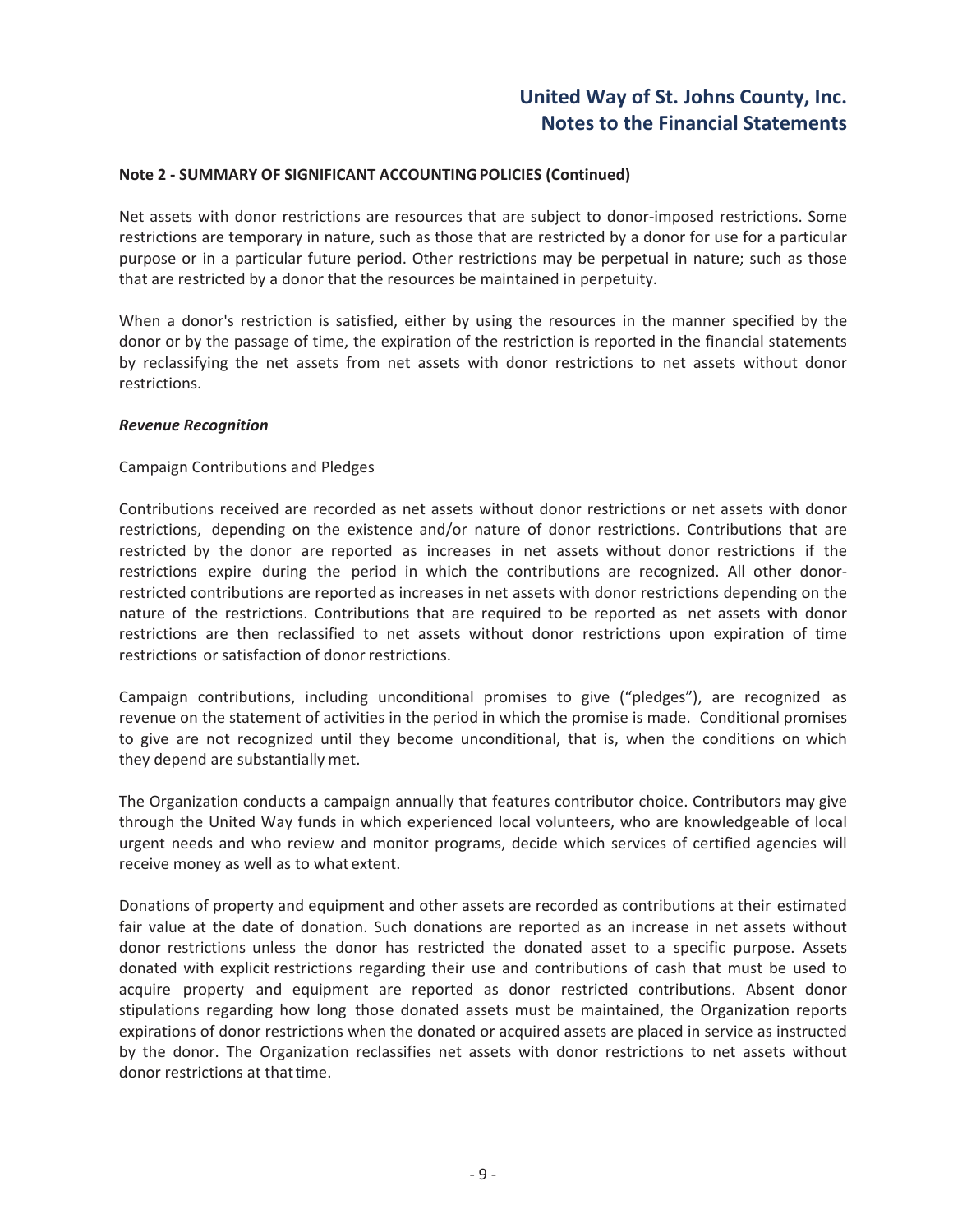#### **Note 2ͲSUMMARY OF SIGNIFICANT ACCOUNTINGPOLICIES (Continued)**

#### Donor Designated Campaign Contributions

Contributors may give by designation to a specific agency as long as it is a not for profit, as determined by the Internal Revenue Service code  $501(c)(3)$  and is approved by the Internal Revenue Service as eligible to receive charitable contributions that are deductible for federal income taxes. Contributions and pledges designated to specific agencies not yet paid are classified as current liabilities on the statement of financial position.

#### Donor-Restricted Endowments

As required by generally accepted accounting principles, net assets associated with endowment funds are classified and reported based on the existence or absence of donor-imposed restrictions. The Organization's endowment consists of 2 individual funds established for specific purposes and are classified as donor-restricted funds. The Organization has interpreted the law governing management of endowment funds to require the maintenance of the historic dollar value of donor restricted donations. Income from the donor restricted endowments is recognized as without donor restriction income in accordance with the terms of the endowment. In accordance with the law, these funds are then available for expenditure when the specific donor criteria are met. In the absence of donor stipulations or law to the contrary, losses on the investments of a donor-restricted endowment fund reduce net assets without donor restrictions.

If losses reduce the assets of a donor-restricted endowment fund below the level required by the donor stipulations or law, gains that restore the fair value of the assets of the endowment fund to the required level are classified as increases in without donor restriction net position.

#### *Donated Assets*

Donated investments and other noncash donations are recorded as contributions at their fair values at the date of donation. The Organization benefited from donated items during the year ended June 30, 2021, which have been included as in-kind expense on the statements of activities. The total donated was valued at \$30,276, all of which has been included as in-kind contribution revenue for the year ended June 30, 2021.

#### *Donated Services*

Donated services are recognized as contributions if the services (a) create or enhance nonfinancial assets or (b) require specialized skills, are performed by people with those skills, and would otherwise be purchased by the Organization. Volunteers also provided various services throughout the year that are not recognized as contributions in the financial statements since the recognition criteria were not met.

#### *Community Impact Payable*

The Organization makes unconditional promises to pay near the end of each fiscal year. The community impact payable represents that funding commitment at year end. These amounts are scheduled to be paid out by the next fiscal year.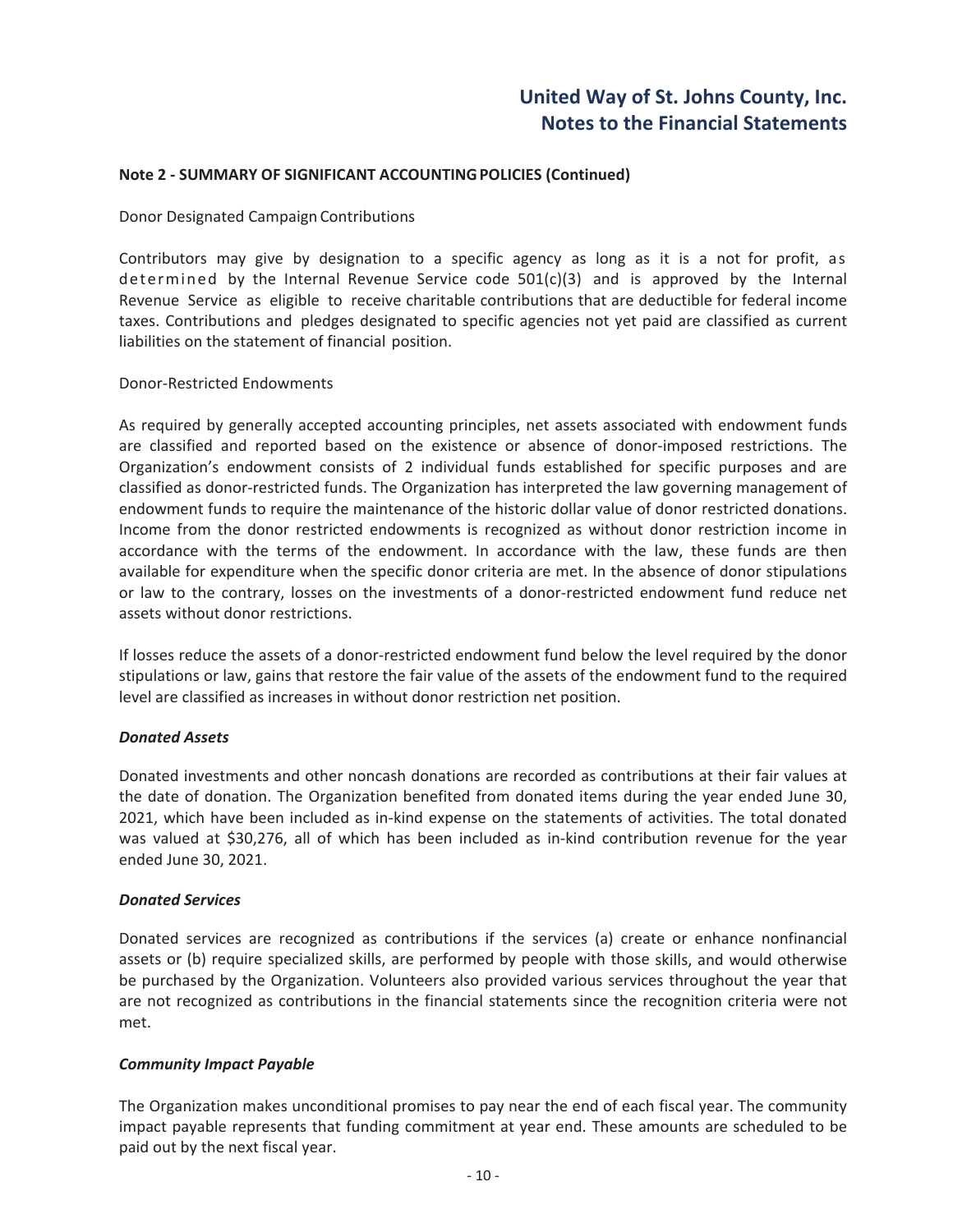#### **Note 2ͲSUMMARY OF SIGNIFICANT ACCOUNTINGPOLICIES (Continued)**

#### *Functional Expense Allocation*

The financial statements report certain categories of expenses that are attributable to more than one program or supporting function. Therefore, these expenses require allocation on a reasonable basis that is consistently applied. Accordingly, certain costs have been allocated among programs and other supporting services benefited. The allocations to agencies includes funding made directly to the various programs for operating needs, as well as other expenses and have been allocated to program services on the Statement of Functional Expenses. All other natural expense categories included in the Statement of Functional Expenses are allocated on the basis of estimates of time and effort.

#### *Advertising Expenses*

Advertising costs are expensed as incurred and totaled \$14,356 for the year ended June 30, 2021.

#### *Income Taxes*

Under section 501(c)(3) of the Internal Revenue Code, the Organization is exempt from taxes on income other than unrelated business income. Unrelated business income results from rent, administration of self-insurance activities, and commissions.

The Organization utilizes the accounting requirements associated with uncertainty in income taxes using the provisions of Financial Accounting Standards Board (FASB) ASC 740*, Income Taxes*. Using that guidance, tax positions initially need to be recognized in the financial statements when it is more-likelythan-not the positions will be sustained upon examination by the tax authorities. It also provides guidance for derecognition, classification, interest and penalties, accounting in interim periods, disclosure and transition. As of June 30, 2021, the Organization has no uncertain tax provisions that qualify for recognition or disclosure in the financial statements.

#### *Subsequent Events*

Management has evaluated subsequent events through the date that the financial statements were available to be issued, November 2, 2021, and determined there were no events that occurred that require disclosure.

#### *Accounting Pronouncements Issued but Not Yet Adopted*

#### Accounting Standards Update 2016-02

In February 2016, the FASB issued ASU No. 2016-02, Leases (Topic 842). The guidance in this ASU and its amendments supersedes the leasing guidance in Topic 840, entitled Leases. Under the guidance, lessees are required to recognize assets and liabilities on the consolidated statement of financial position for all leases with terms longer than 12 months. Leases will be classified as either finance or operating, with classification affecting the pattern of expense recognition in the consolidated statement of activities. For nonpublic entities, the standard is effective for fiscal years beginning after December 15, 2021. Early adoption is permitted. The Organization is currently evaluating the impact of this ASU on the Organization's financial reporting.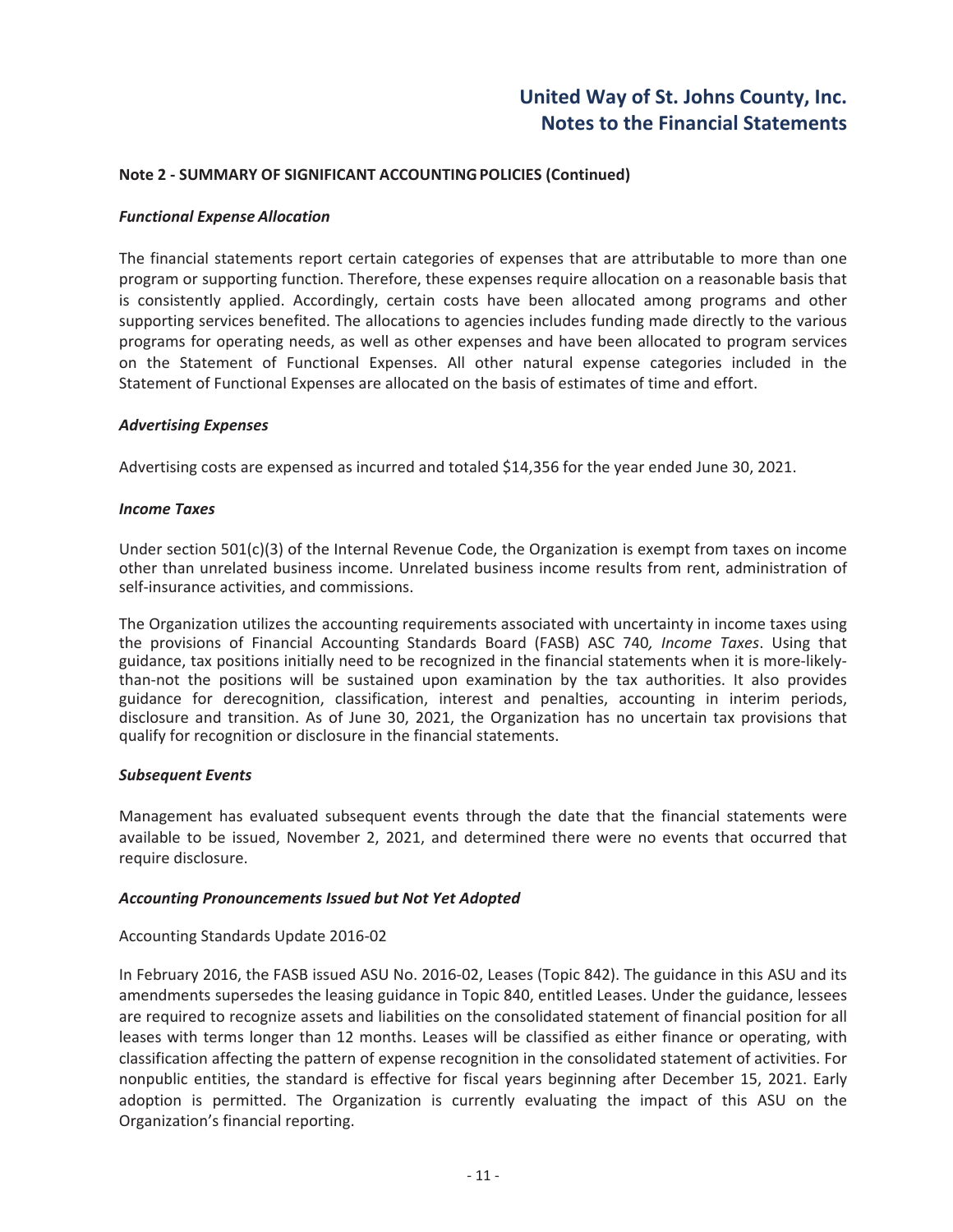#### **Note 2ͲSUMMARY OF SIGNIFICANT ACCOUNTINGPOLICIES (Continued)**

#### Accounting Standards Update 2020-07

In September 2020, the FASB issued ASU No. 2020-07, Not-for-Profit Entities (Topic 958): Presentation and Disclosures by Not-for-Profit Entities for Contributed Nonfinancial Assets. This change in accounting principal is effective for fiscal years beginning after June 15, 2021. The Organization is evaluating the impact of this ASU on the Organization's financial reporting.

#### **Note 3 - LIQUIDITY AND AVAILABILITY OF FINANCIAL ASSETS**

The Organization has \$2,032,427 of financial assets available within one year of the statement of financial position date to meet cash needs for general operating expenditures consisting of unrestricted cash and investments of \$1,692,802, accounts receivable of \$14,000, campaign pledges receivable, net of allowance for uncollectible pledges of \$309,334 and other assets of \$16,291. Unrestricted cash is not subject to donor or other contractual restrictions that make them unavailable for general expenditure within one year of the balance sheet date. A portion of contribution receivables are subject to timing and donor restrictions, but are expected to be collected within one year. As part of the Organization's liquidity management, it has a policy to structure its financial assets to be available as its obligations become due.

#### **Note 4 - PLEDGES RECEIVABLE**

Pledges receivable (unconditional promises to give) consist of campaign pledges. The pledges are substantially collected within 12 months of the initial pledge. Therefore, no discount is reflected to adjust the pledges to the present value at the time of the pledge. Pledges receivable consist of the following:

| June 30, 2021                             |           |
|-------------------------------------------|-----------|
| 2019-2020 campaign                        | 151,517   |
| 2020-2021 campaign                        | 403,909   |
| Less, allowance for uncollectible pledges | (246,092) |
|                                           |           |
| Pledges receivable, net                   | 309,334   |

Uncollectible receivables totaled \$3,749 for the year ended June 30, 2021.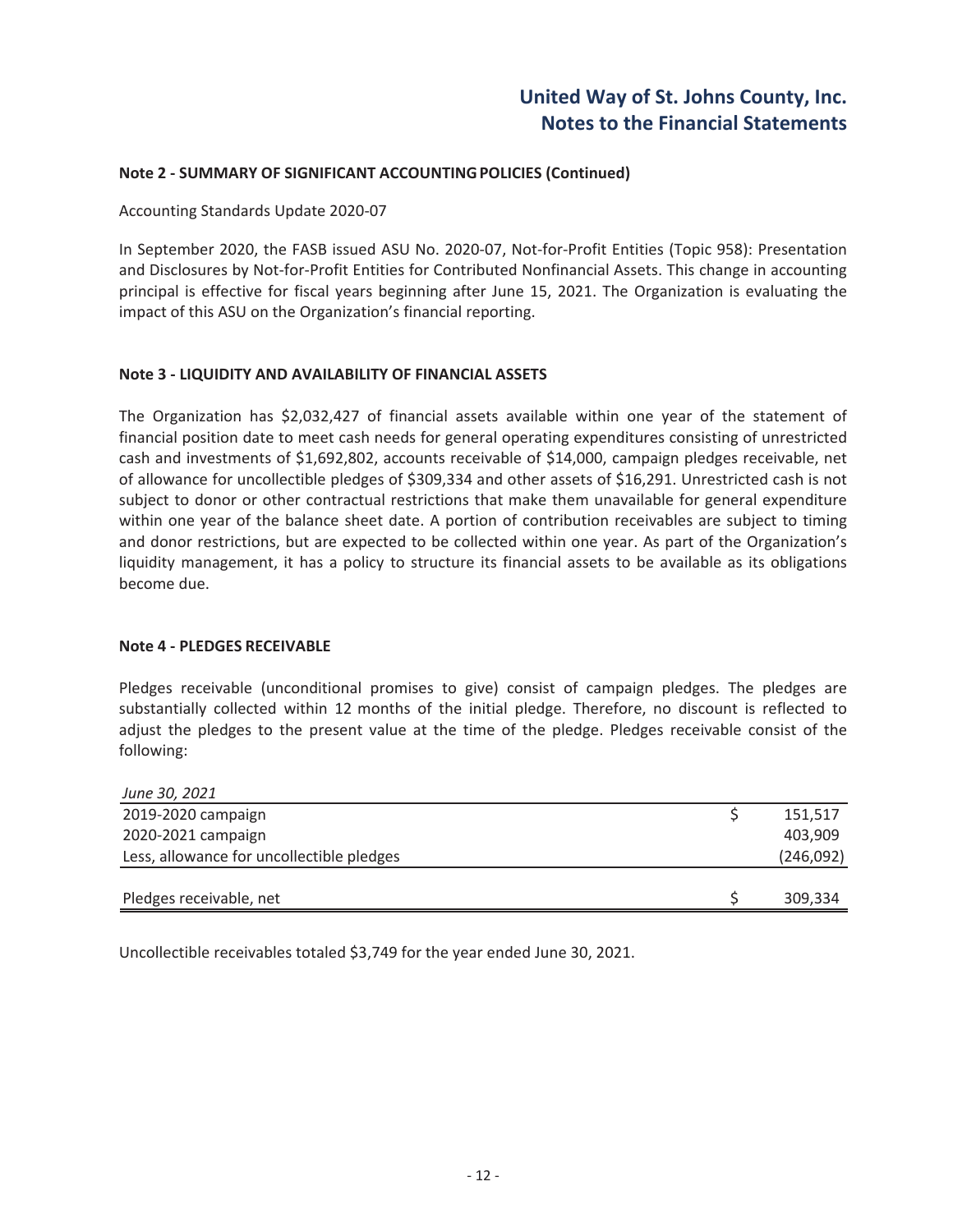#### **Note 5 – INVESTMENTS**

Investments consist of the following:

| June 30, 2021             |         |
|---------------------------|---------|
| Cash and cash equivalents | 2,271   |
| <b>Mutual Funds</b>       | 174,797 |
| Equities                  | 79,578  |
|                           |         |
| Total                     | 256,646 |

#### **Note 6 - PROPERTY AND EQUIPMENT**

Property and equipment consist of the following:

|                                   | <b>Estimated useful</b> |  |            |  |
|-----------------------------------|-------------------------|--|------------|--|
| June 30, 2021                     | lives (in years)        |  |            |  |
| Land                              | $\sim$                  |  | 18,000     |  |
| <b>Buildings and improvements</b> | 39                      |  | 204,627    |  |
| Furniture and equipment           | $3 - 10$                |  | 56,528     |  |
|                                   |                         |  |            |  |
| Total property and equipment      |                         |  | 279,155    |  |
| Less, accumulated depreciation    |                         |  | (128, 394) |  |
|                                   |                         |  |            |  |
| Property and equipment, net       |                         |  | 150,761    |  |

Depreciation expense for the year ended June 30, 2021 was \$14,411.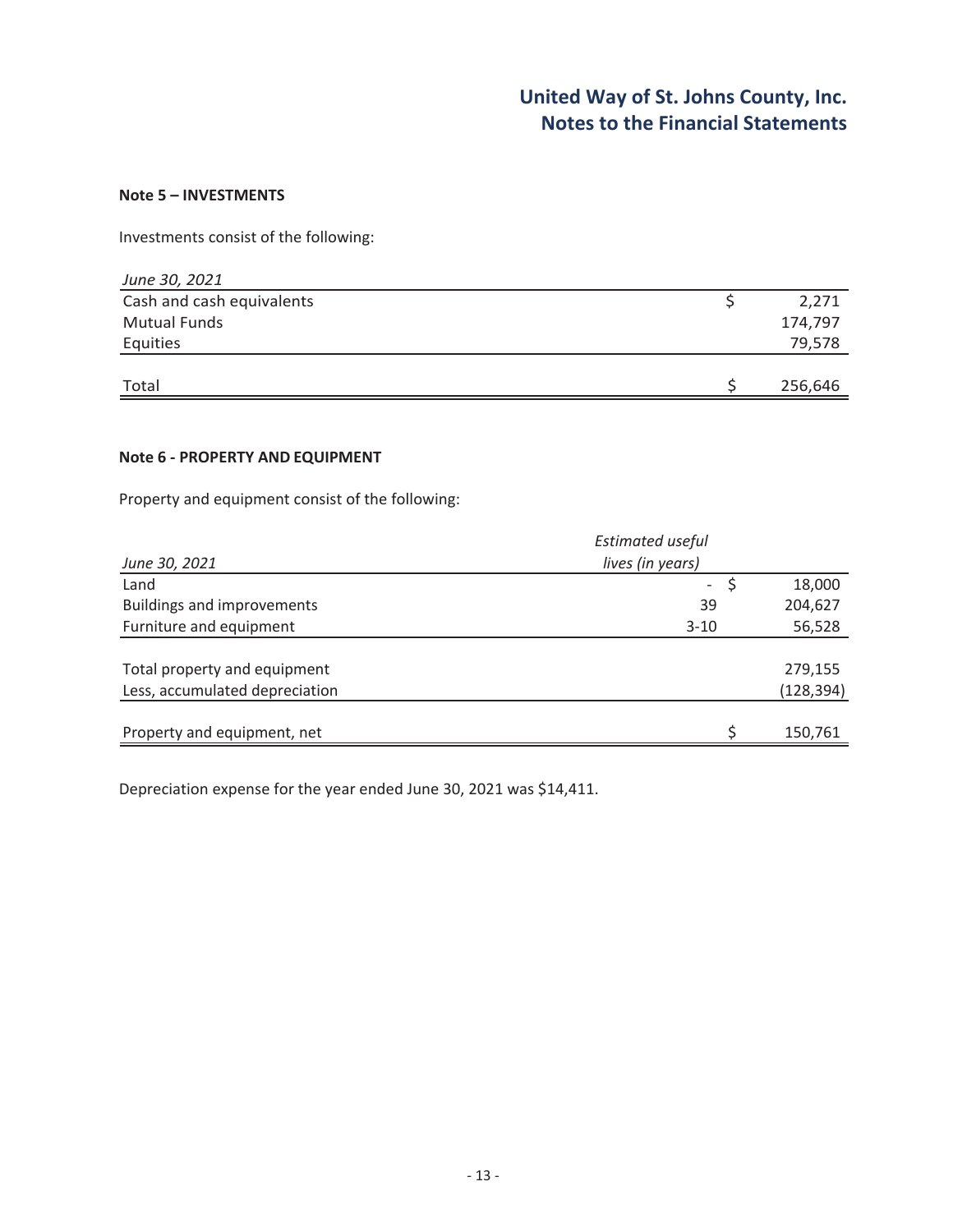#### **Note 7 – NET ASSETS**

The detail of the Organization's net asset categories as follows:

| June 30, 2021                                           |                 |
|---------------------------------------------------------|-----------------|
| With donor restrictions:                                |                 |
| <b>Building fund</b>                                    | \$<br>2,000     |
| Disaster relief                                         | 6,929           |
| Empty stocking fund                                     | 46,547          |
| Services to individual clients                          | 24,332          |
| Ring Power employee fund                                | 15,920          |
| RealSense program                                       | 4,246           |
| Susan Harry endowment                                   | 107,000         |
| St. Luke's Medical Organization endowment               | 30,000          |
| Total with donor restrictions                           | 236,974         |
|                                                         |                 |
| Without donor restrictions:                             |                 |
| Undesignated                                            | 1,265,819       |
| Total without donor restrictions                        | 1,265,819       |
| Total net assets                                        |                 |
|                                                         | \$<br>1,502,793 |
| A summary of the release of donor restrictions follows: |                 |
| June 30, 2021                                           |                 |
| Purpose restrictions                                    |                 |
| Individual emergency fund                               | \$<br>11,381    |
| COVID, including food drives                            | 1,301           |
| <b>RealSense Program</b>                                | 1,301           |
| <b>Empty Stocking Fund</b>                              | 15,336          |
|                                                         |                 |
| Total net assets with donor restrictions                | \$<br>29,319    |

#### **Note 8 – FAIR VALUE MEASUREMENTS**

Fair value is the exchange price that would be received for an asset or paid to transfer a liability (exit price) in the principal or most advantageous market for the asset or liability in an orderly transaction between market participants on the measurement date. There are three levels of inputs that may be used to measure fair values:

*Level 1:* Quoted prices (unadjusted) for identical assets or liabilities in active markets that the entity has the ability to access as of the measurement date.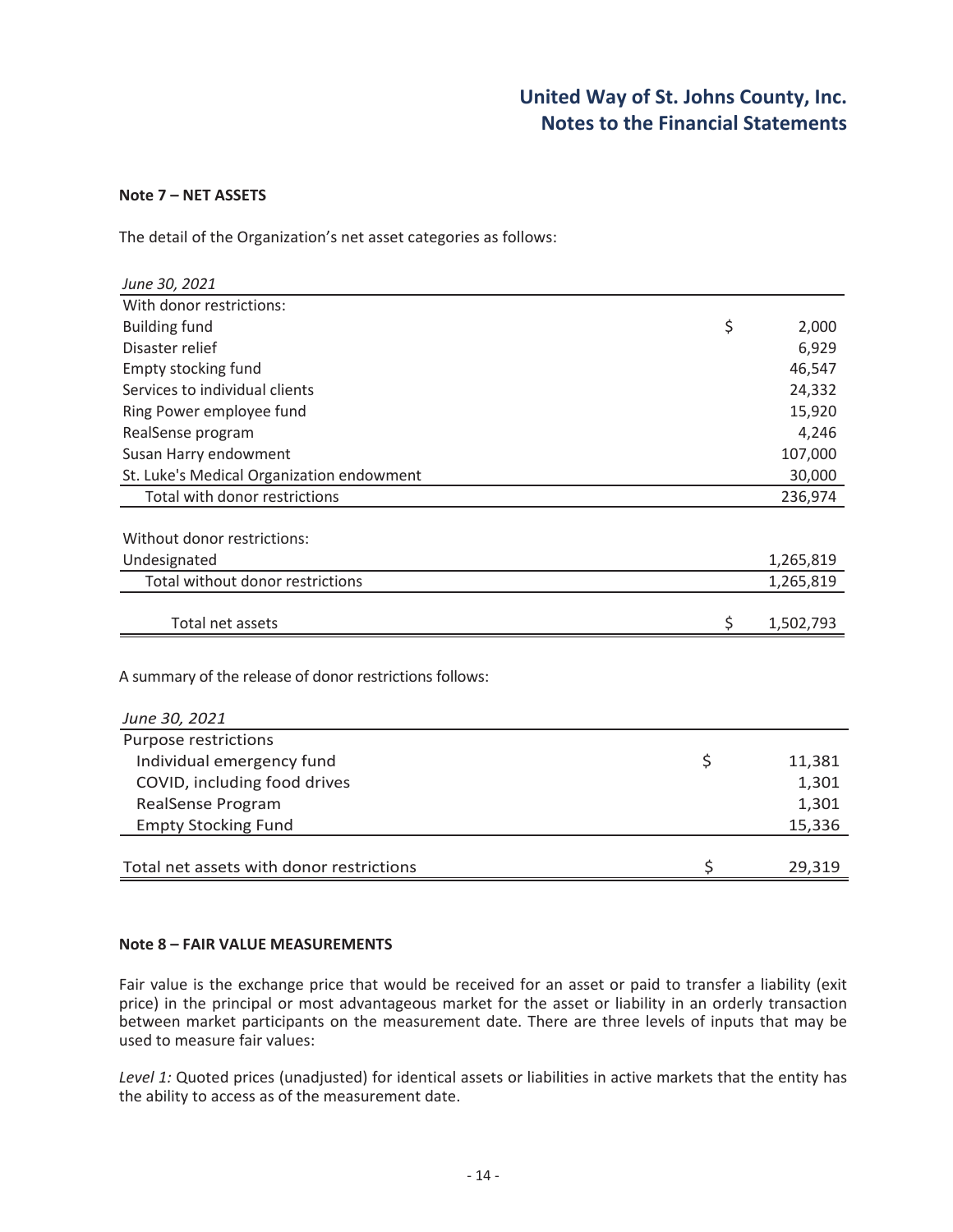#### **Note 8 – FAIR VALUE MEASUREMENTS (Continued)**

*Level 2:* Significant other observable inputs other than Level 1 prices, such as:

- Quoted prices for similar assets or liabilities in active markets;
- Quoted prices for identical or similar assets or liabilities in inactive markets;
- Inputs, other than quoted prices, that are:
	- observable; or
	- can be corroborated by observable market data.

If the asset or liability has a specified (contractual) term, the Level 2 input must be observable for substantially the full term of the asset or liability.

*Level 3:* Inputs to the valuation methodology are unobservable and significant to the fair value measurement.

The asset or liability's fair value measurement level within the fair value hierarchy is based on the lowest level of any input that is significant to the fair value measurement. Valuation techniques maximize the use of relevant observable inputs and minimize the use of unobservable inputs.

Following is a description of the valuation methodologies used for assets measured at fair value. There have been no changes in the methodologies used at June 30, 2021.

*Common stocks*: Valued at the closing price reported on the active market on which the individual securities are traded.

*Corporate bonds*: Valued using pricing models maximizing the use of observable inputs for similar securities. This includes basing value on yields currently available on comparable securities of issuers with similar credit ratings.

*Mutual funds*: Valued at the daily closing price as reported by the fund. Mutual funds held by the Organization are open-end mutual funds that are registered with the SEC. These funds are required to publish their daily NAV and to transact at that price. The mutual funds held by the Organization are deemed to be actively traded.

As a valuation technique, the Organization uses the market approach. The Organization's fair value measurements for assets that are measured on a recurring basis are quoted prices in active markets for identical assets and all investments are classified as level 1.

#### *Changes in Fair Value Levels*

The availability of observable market data is monitored to assess the appropriate classification of financial instruments within the fair value hierarchy. Changes in economic conditions or model-based valuation techniques may require the transfer of financial instruments from one fair value level to another. In such instances, the transfer is reported at the beginning of the reporting period.

Management evaluated the significance of transfer between levels based upon the nature of the financial instrument and size of the transfer relative to total assets. For the year ended June 30, 2021, there were no significant transfers in or out of Levels 1, 2 or 3.